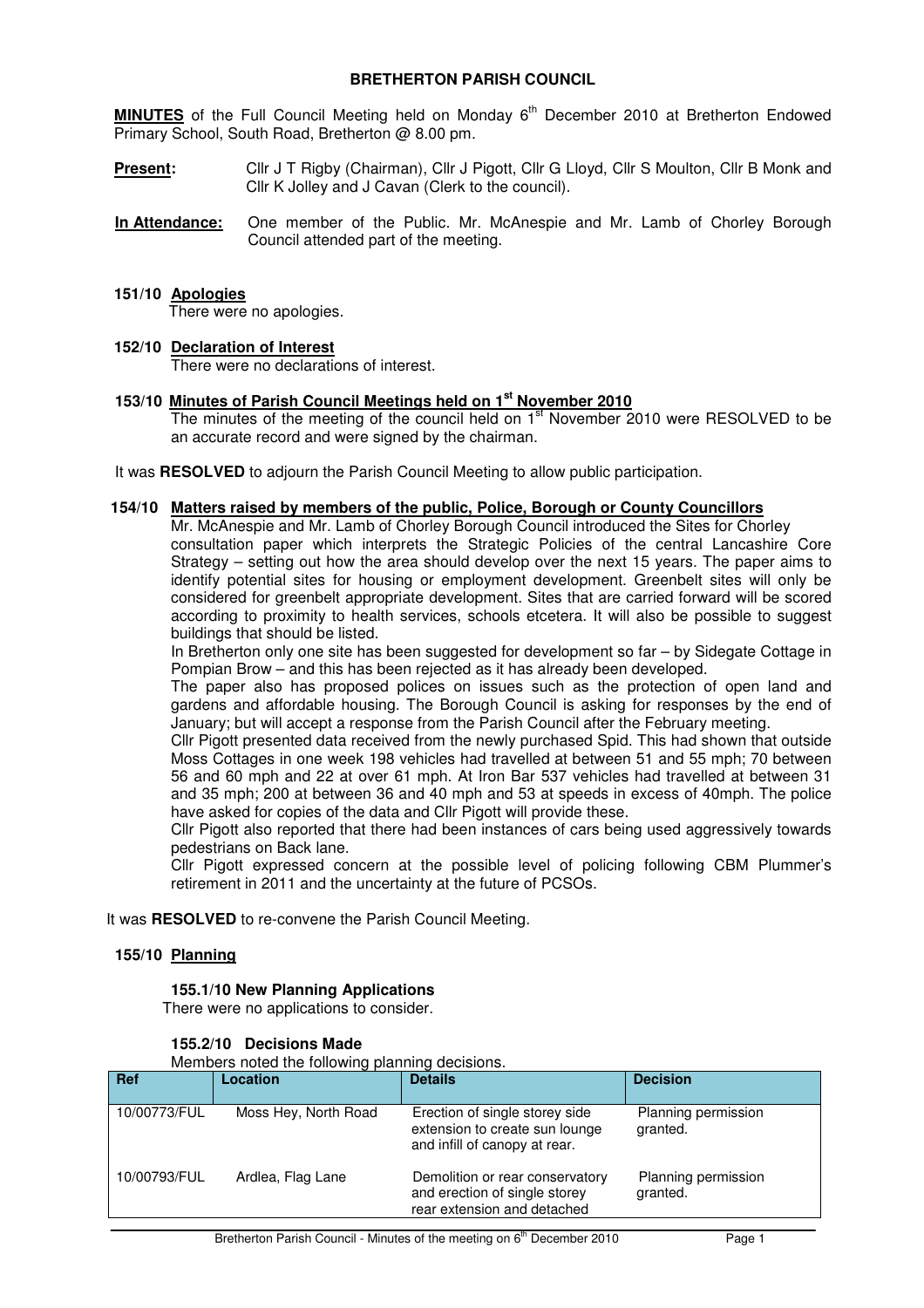|              |                                                   | garage.                                                                    |                                 |
|--------------|---------------------------------------------------|----------------------------------------------------------------------------|---------------------------------|
| 10/00560/COU | Wignalls Barn, 145<br>South Road.                 | Rebuilding of building B and<br>permanent use as a wood<br>workshop.       | Planning permission<br>granted. |
| 10/00563/COU | Wignalls Barn, 145<br>South Road,                 | Retrospective application for<br>change of use of building A<br>to office. | Planning permission<br>granted. |
| 10/00647/FUL | Golden Acres Ltd, Plocks<br>Farm, Liverpool Road. | Relocation of plant to treat waste<br>water from dry pet food process.     | Planning permission<br>granted. |

#### **156/10 Finance**

# **156.1/10 Payments**

It was **RESOLVED** to pay the following invoices, the invoices having been inspected/authorised and cheques signed by Cllr K Jolley and Cllr S Moulton.

| Cheque no. | Recipient                      | Description                                | Amount   |
|------------|--------------------------------|--------------------------------------------|----------|
| 991        | John Pigott                    | Purchase of software for Spid              | £14.99   |
| 992        | J Cavan                        | Salary for November                        | £166.24  |
| 993        | J Cavan                        | Expenses to 30 <sup>th</sup> November 2010 | £26.17   |
| 994        | Cancelled                      |                                            |          |
| 995        | J Pigott                       | Ladder for Spid                            | £61.83   |
| 996        | <b>CA Traffic Ltd</b>          | Clever Speed Indicator Device              | £2990.38 |
| 997        | Lancashire CC                  | Hire of School July - September            | £60.00   |
| 998        | <b>Village Garden Services</b> | Grounds Maintenance - August and October   | £140.00  |
| 999        | South Ribble B.C.              | Grounds maintenance (September)            | £110.85  |
| 1000       | Lancashire CC                  | Marking up speed humps (rec. ground) 2007  | £94.00   |
| 1001       | J Cavan                        | Reimbursement (50%) of CiLCA submission    | £75.00   |
| 1002       | <b>Rufford Printing Co.</b>    | December Newsletter                        | £47.00   |

# **156.2/10 Monitoring Statement**

It was **RESOLVED** that the monitoring statement for the period to 30<sup>th</sup> November 2010 be approved and the Chairman signed the statement on behalf of the Parish Council.

# **157/10 Upgrading and refurbishment of play area.**

Cllr Pigott updated the council on the present situation – Veolia's grant had been confirmed; the designer, Georgina Peacock, had agreed to act as Project manager and it was hoped that the project would be completed by the end of March with an official opening at the end of April or in early May. It was **RESOLVED** that the contract with Georgina Peacock should be signed on behalf of the council and that the decision on the choice of contractor to carry out the work on the play area would be delegated to the play area subcommittee.

# **158/10 Lancashire County Council's Unsung heroes Award**

It was **RESOLVED** that the council would nominate Mr. T Wilson for an award.

# **159/10 Village Maintenance Contract**

The draft contract was considered and it was **RESOLVED** that tenders would be invited on the basis of the contract. The invitation to tender will be sent to several local companies and advertised on the notice boards with tenders to be returned by midday on  $10<sup>th</sup>$  January 2011.

# **160/10 Village Lengthsman**

It was **RESOLVED** that, following the change in terms by Euxton Parish Council, the council while the control of the mail, tend may be changed in terms by dancer them counted the country would employ Mr. Keith Eccleshare as Lengthsman from 3<sup>rd</sup> January 2011 to 31<sup>st</sup> March 2011.

#### **161/10 Sites for Chorley**

It was RESOLVED that this item be deferred until the February meeting,

# **162/10 Precept/Budget setting for 2011/12**

It was **RESOLVED** that a budget meeting would take place on 10<sup>th</sup> January with Cllrs Rigby, Lloyd and the clerk in attendance and a budget proposal would be put forward to the full council for